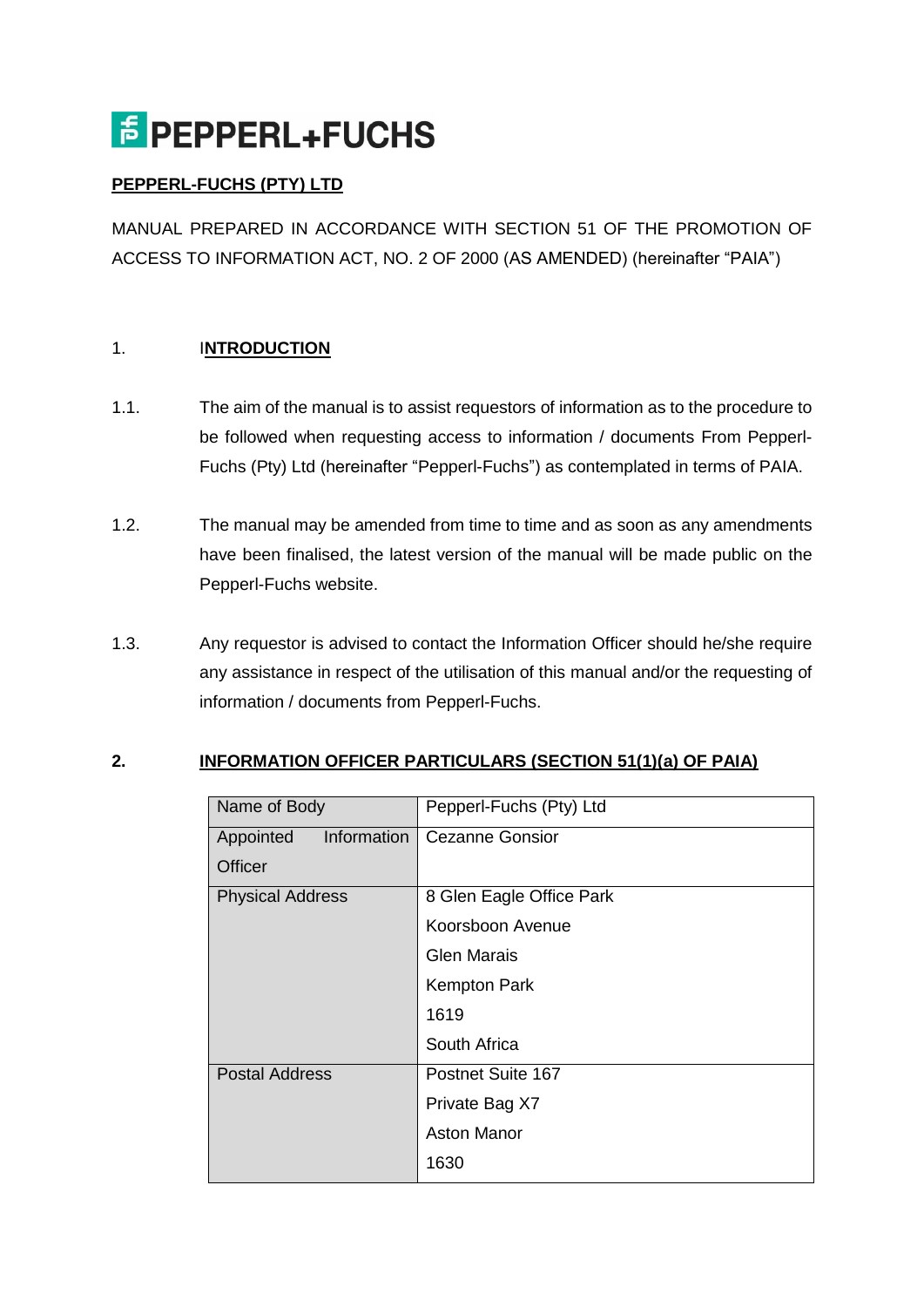| <b>Telephone Number</b> | +27 (0) 87 985 0797                       |
|-------------------------|-------------------------------------------|
| <b>Fax Number</b>       | +27 (0)86 756 8741                        |
| Email                   | marketing@za.pepperl-fuchs.com            |
| <b>Website Address</b>  | https://www.pepperl-fuchs.com/southafrica |

#### **3. GUIDE ON PAIA (SECTION 51(1)(b) OF PAIA)**

- 3.1. A guide has been compiled by the South African Human Rights Commission ("SAHRC") (In terms of section 10 of PAIA) containing such information as may be required by a person who wishes to exercise any right contemplated in the Act.
- 3.2. The Guide is available the SAHRC website at [http://www.sahrc.org.za.](http://www.sahrc.org.za/)
- 3.3. A copy of the guide may be requested from the Information Officer of Pepperl-Fuchs.

## **4. NOTICE(S) IN TERMS OF SECTION 52(2) OF THE ACT (SECTION 51(1)(c) OF PAIA)**

At this stage no notice has been published on any record or category of records that are automatically available without a person having to request it in terms of PAIA.

# **5. INFORMATION / DOCUMENTS AVAILABLE IN ACCORDANCE WITH OTHER LEGISLATION (SECTION 51(1)(d) OF PAIA)**

Pepperl-Fuchs keeps information / documents in accordance with the following legislation (please note that this is not an exhaustive list): –

| No.            | Act                                        | Act Number and year |
|----------------|--------------------------------------------|---------------------|
|                |                                            | (as amended)        |
| 1              | The Attorneys Act                          | No. 53 of 1979      |
| 2              | The Basic Conditions of Employment Act     | No. 75 of 1997      |
| 3              | The Companies Act                          | No. 61 of 1973      |
|                |                                            | No. 71 of 2008      |
| $\overline{4}$ | Compensation for Occupational Injuries and | No. 130 of 1993     |
|                | Diseases Act                               |                     |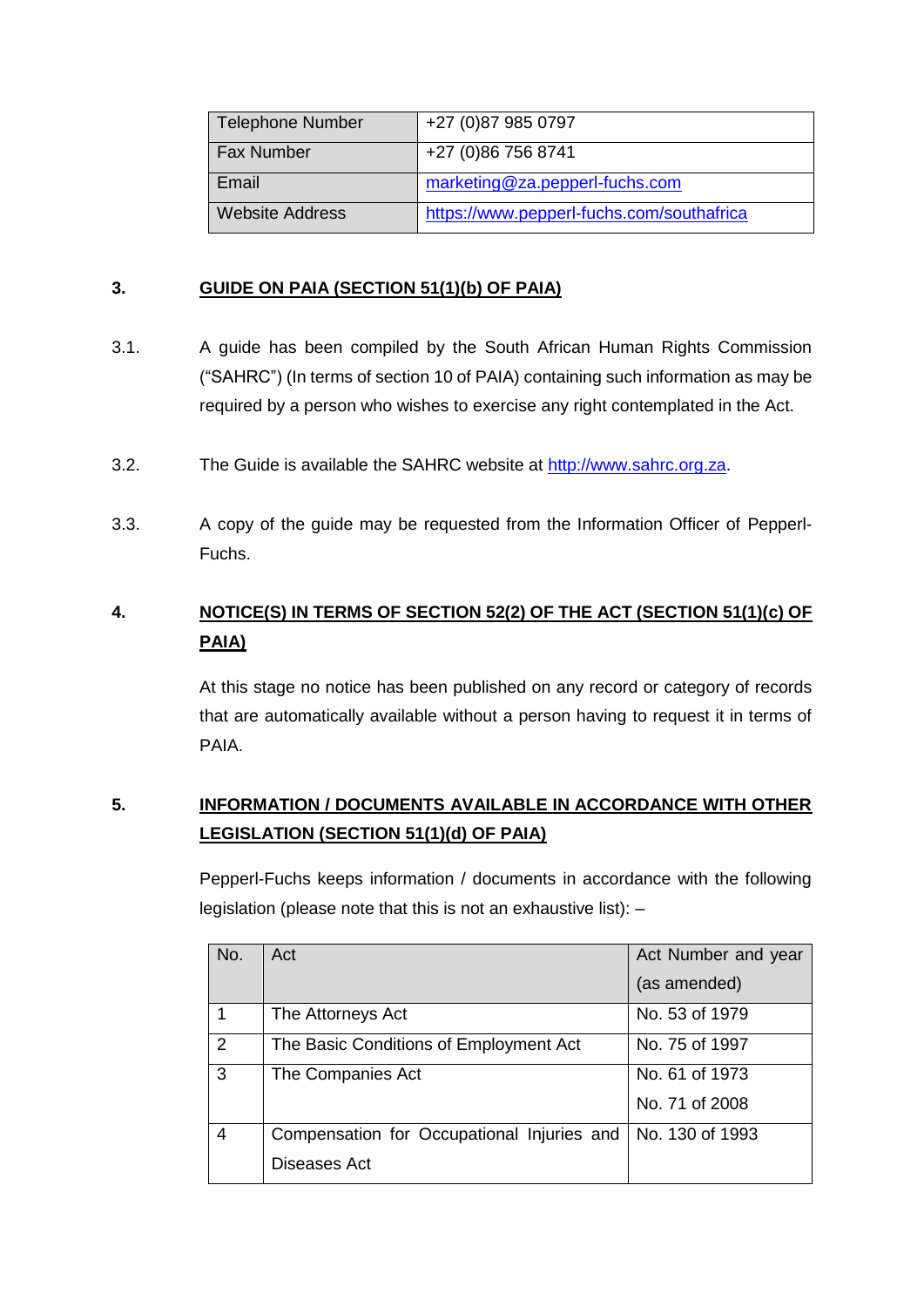| 5              | Copyright Act                              | No. 98 of 1978  |
|----------------|--------------------------------------------|-----------------|
| 6              | <b>Employment Equity Act</b>               | No. 55 of 1998  |
| $\overline{7}$ | Income Tax Act                             | No. 58 of 1962  |
| 8              | Labour Relations Act                       | No. 66 of 1995  |
| 9              | Medical Schemes Act                        | No. 131 of 1998 |
| 10             | Occupation Health and Safety Act           | No. 85 of 1993  |
| 11             | <b>Pension Funds Act</b>                   | No. 24 of 1956  |
| 12             | The Protection of Personal Information Act | No. 4 of 2013   |
| 13             | <b>Skills Development Act</b>              | No. 97 of 1998  |
| 14             | <b>Skills Development Levies Act</b>       | No. 9 of 1999   |
| 15             | Unemployment Insurance Act                 | No. 63 of 2001  |
| 16             | Value Added Tax Act                        | No. 89 of 1991  |

The above records, in so far as it being of a public nature, are available automatically without a person having to request access thereto in terms of PAIA, as envisaged in Section 52 of PAIA.

# **6. SUBJECTS AND CATERGORIES OF RECORDS HELD BY PEPPERL-FUCHS IN TERMS OF THE ACT (SECTION 51(1)(e) OF PAIA)**

6.1. The information / documents listed herein below:

#### **6.1.1. Companies Records**

- 6.1.1.1. Pepperl-Fuchs' Memorandum of Incorporation
- 6.1.1.2. Director Details
- 6.1.1.3. Registration Documentation.

#### **6.1.2. Financial Records**

- 6.1.2.1. Financial Statements
- 6.1.2.2. Tax records
- 6.1.2.3. Asset register
- 6.1.2.4. Banking details

#### **6.1.3. Human Resources Records**

6.1.3.1. Employee records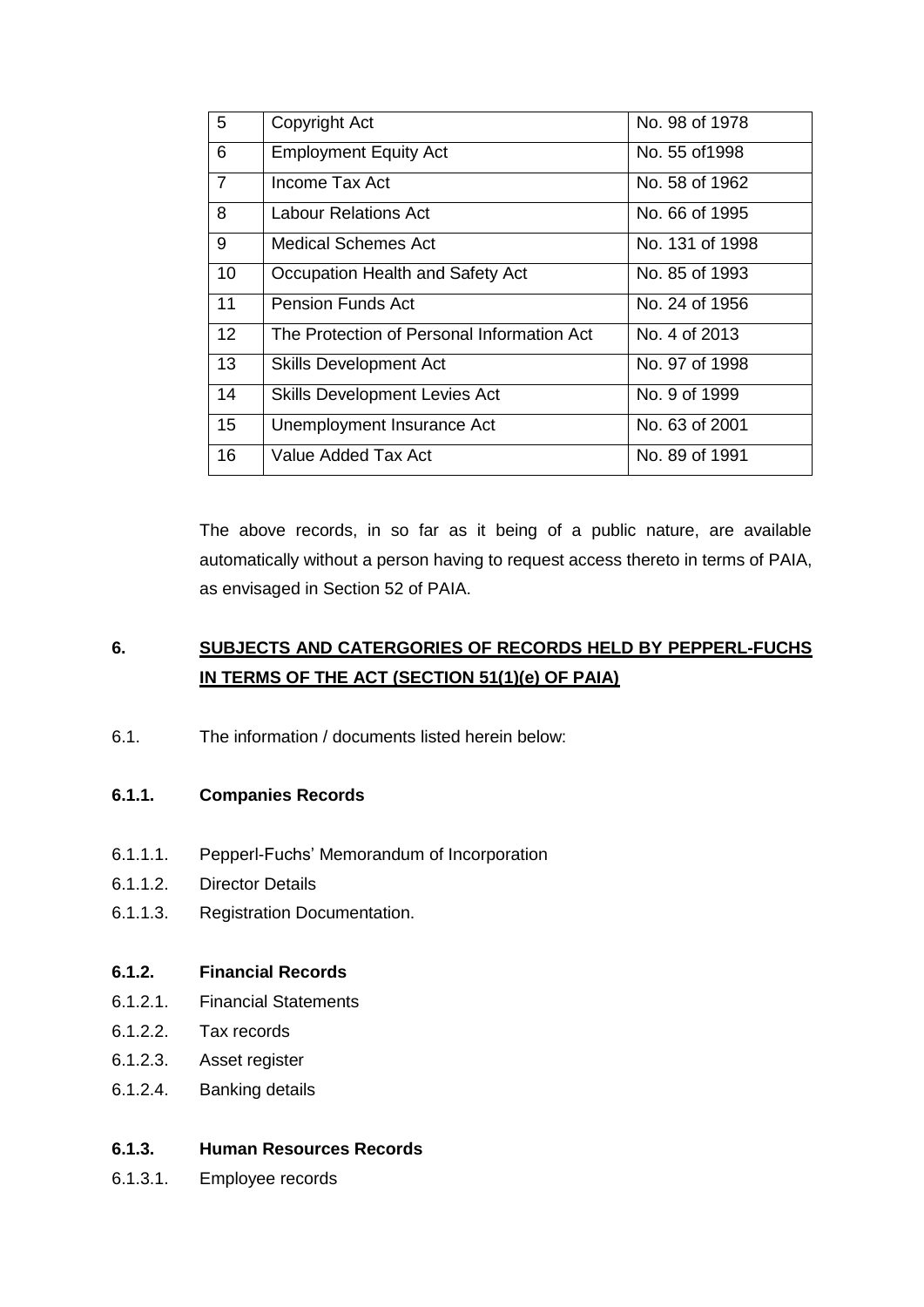- 6.1.3.2. Employee Contracts
- 6.1.3.3. Internal Policies and Procedures

#### 6.1.4. **Website**

- 6.1.4.1. Organisation and personal profiles
- 6.1.4.2. Publications

# **7. PROCESS TO APPLY FOR ACCESS TO INFORMATION (SECTION 51(1)(e) OF PAIA**

- 7.1. A requester must complete the application form and submit same to the Company's information officer, at the particulars indicated above.
- 7.2. The application form is available *[here.](http://www.macrobert.co.za/FileBrowser/ContentDocuments/ApplicationformPAIA.pdf)*
- 7.3. The completed form must be accompanied by proof of payment of the prescribed application fee, as described below.
- 7.4. Upon receipt of the application form and proof of payment, as aforesaid, the Information Officer will consider the request. If the request is approved, the Information Officer will provide the applicant with a summary of fees payable in respect of the application. Upon receipt of payment the requested information will be supplied.
- 7.5. In the event of the application being denied, the Information Officer will inform the applicant and provide reasons for the decision.
- 7.6. The Information Officer will revert with acknowledging receipt of the request within 5 (five) business days of receiving same.

#### **8. GROUNDS FOR REFUSAL OF ACCESS**

- 8.1. All proper requests for access to information are received and considered but may be refused on valid grounds which include:
- 8.1.1. Privacy
- 8.1.2. Privilege